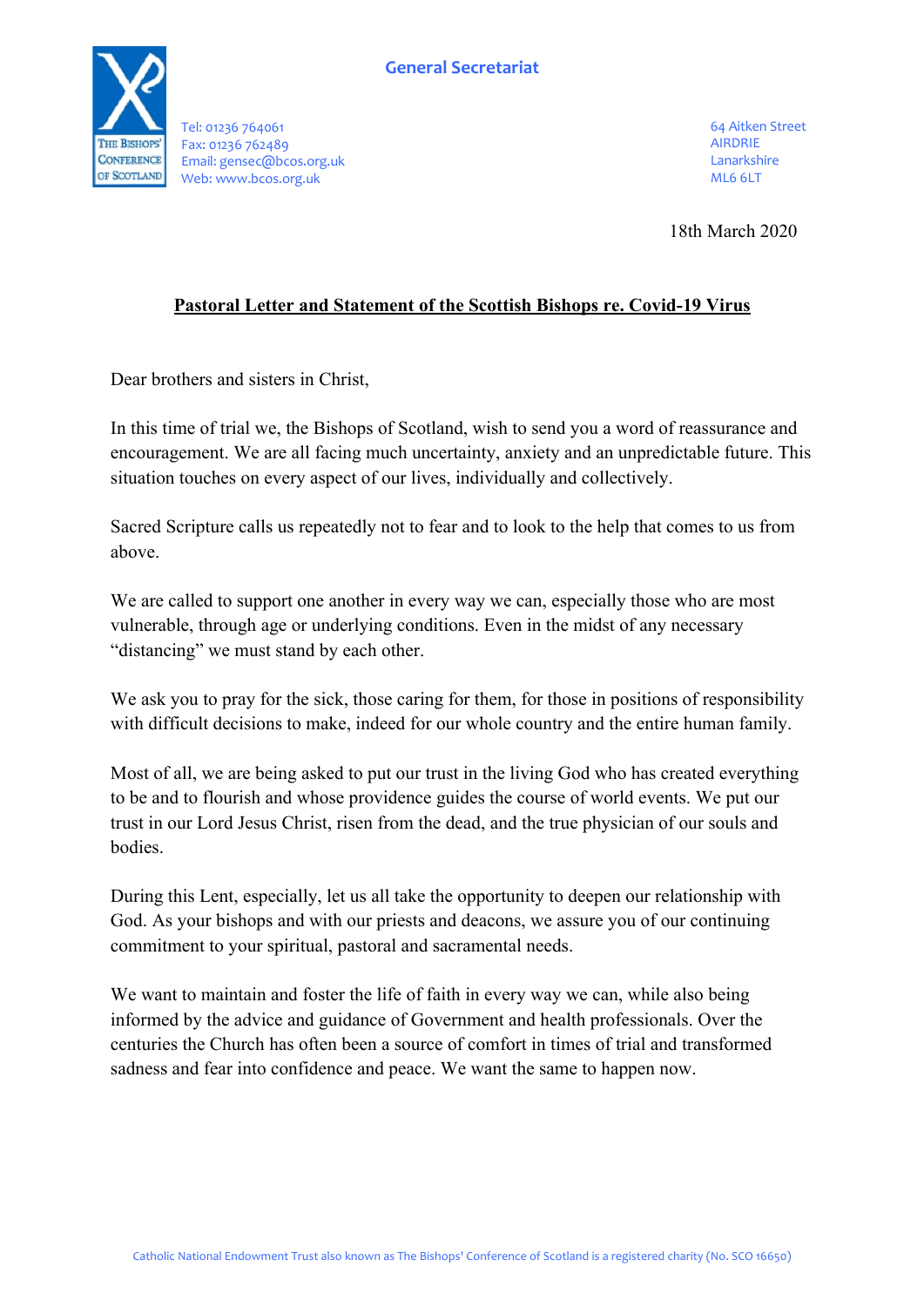Given the latest official advice to reduce the spread of Covid-19, we have taken the difficult decision, respecting the prudential judgement of each bishop, to suspend Holy Mass in public for the time being from Thursday 19th March, the feast of St Joseph, Patron of the Universal Church, after all Masses. As pastors of the flocks entrusted to us, we are responding to an unprecedented crisis in modern times and assure all those whom we lead that this decision has not been taken without much prayer and discernment.

Priests will continue to celebrate Holy Mass in private with the particular intention of praying for those suffering from Covid-19 and for those who care for them.

However, our Churches will remain open for personal prayer and we would encourage parish priests to welcome individuals who seek consolation and encouragement from the Lord. We also ask our priests to be available for the reception of the Sacraments of Reconciliation, Anointing of the Sick and Holy Communion as and when they are needed, especially for the sick and housebound.

For the celebration of baptisms, funeral Masses and weddings we would ask that only close family are invited.

We wish to remain close to and with our priests who are on the front line of pastoral care, as we remain close to the Lord, sure of that victory of Christ we celebrate at Easter.

We encourage you where possible to access the live streaming of Holy Mass from the parishes in our country which have that facility.

Our celebration of Holy Week and the Sacred Triduum may indeed be curtailed by this government advice and we will seek means of celebrating those most important three days of the Mass of the Lord's Supper, Good Friday and the Easter Vigil online so that they may be accessible in your own home. We will have the opportunity to be with one another in spirit and in prayer. Moreover, the Holy Father, Pope Francis will be celebrating the Sacred Triduum online from St. Peter's Basilica in Rome and that celebration will unite us in prayer with all Catholics throughout the world.

We ask you to join with all the Churches in a National Day of Prayer this Sunday 22nd March, Mothering Sunday. It seems appropriate that as Catholics we pray together the Rosary, the prayer of our Blessed Mother Mary, at 12 noon, asking Her intercession for our country and our world in this time of need.

On this coming Sunday also we were due to have our collection for the SCIAF Lenten Appeal, and it would be good if we could still show our concern for the poorest in the world, even in our own time of need, by sending our donations to SCIAF or making them on-line to the SCIAF Wee Box Appeal at www.sciaf.org.uk."